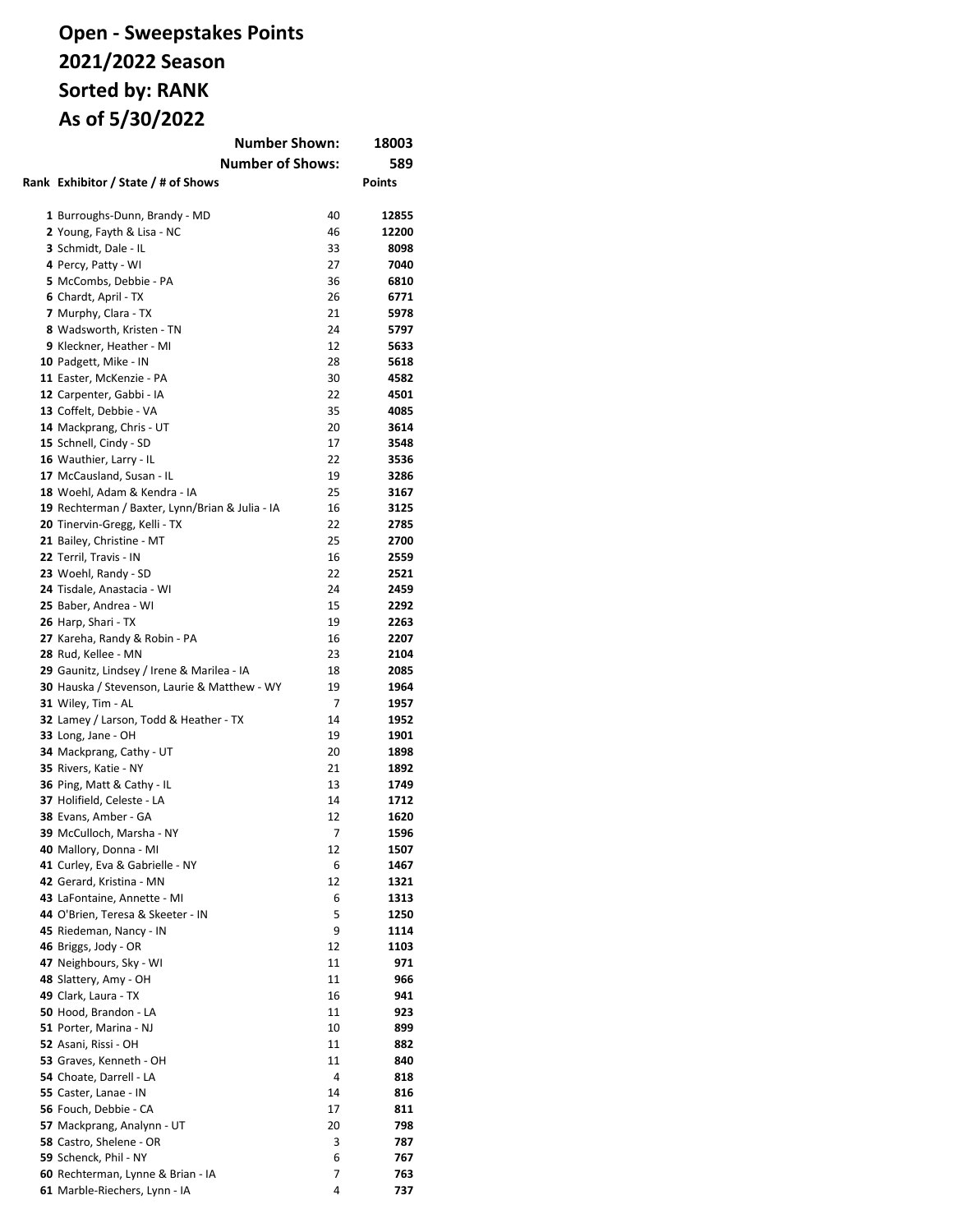### **Open - Sweepstakes Points 2021/2022 Season Sorted by: RANK As of 5/30/2022**

|  | <b>Number Shown:</b>                                          | 18003        |            |
|--|---------------------------------------------------------------|--------------|------------|
|  | <b>Number of Shows:</b>                                       |              | 589        |
|  | Rank Exhibitor / State / # of Shows                           |              | Points     |
|  |                                                               |              |            |
|  | 62 Boxell, Nate & Lisa - IN                                   | 16           | 719        |
|  | 63 Ping, Cathy - IL                                           | 2            | 676        |
|  | 64 Brattlie, Hanna - WI                                       | 3            | 620        |
|  | 65 King, Lauren - TX                                          | 2            | 619        |
|  | 66 Wolff, Jordan & Rhonda - WI                                | 11           | 616        |
|  | 67 Fulmer / Posey, Brandon & Christy - SC                     | 9            | 602        |
|  | 68 Anderson, Kenna - NE                                       | 6            | 588        |
|  | 69 Gregg, Phillip - TX                                        | 8            | 571        |
|  | 70 Stewart, Amy - OH                                          | 8            | 564        |
|  | 71 Rowell, Michaela - IA                                      | 4            | 518        |
|  | 72 Terrones, Francesca - WA                                   | 5            | 480        |
|  | 73 Goetze, Jessica - MN                                       | 3            | 473        |
|  | 74 Rivers, Torre & Katie - NY                                 | 4            | 465        |
|  | 75 Cecchetti, Katie - PA                                      | 4            | 452        |
|  | 76 Cimaroli, Matthew - WI                                     | 5            | 450        |
|  | 77 Devlin, Terri - VT                                         | 5            | 444        |
|  | 78 Huston, Jr., Mike - TN                                     | 11           | 441        |
|  | 79 Taylor, Brandon - LA                                       | 12           | 431        |
|  | 80 Mueller, Susan - KS                                        | 6            | 422        |
|  | 81 Neely, Taylor & Daniel - OK                                | 6            | 386        |
|  | 82 Orler, Nakol - KS                                          | 8            | 382        |
|  | 83 Gilliatt, Cindy - IN                                       | 6            | 370        |
|  | 84 Romero, Brittany - TX                                      | 2            | 363        |
|  | 85 Veach, Hailey - IA                                         | $\mathbf{1}$ | 340        |
|  | 86 Kabela, Carson - TX                                        | 5            | 298        |
|  | 87 Burton, Clarisssa - OK                                     | 3            | 291        |
|  | 88 Bailey, Dustin - MT                                        | 9            | 266        |
|  | 89 Barrett, Daniel - ND                                       | 7            | 259        |
|  | 90 Kennedy, Brooke - OH                                       | 8            | 256        |
|  | 91 Paulsey, Reisa - CA                                        | 2            | 233        |
|  | 92 Hunter, Abby - MN                                          | 1            | 232        |
|  | 93 Brattlie, Rylee - WI                                       | 3            | 221        |
|  | 94 Baxter, Julia - IA                                         | 4            | 210        |
|  | 95 Goetze, Keith - MN                                         | 3            | 202        |
|  | 96 Douglas, Andrea - IL                                       | 5            | 171        |
|  | 97 Costner, Genesis - LA                                      | 6            | 170        |
|  | 98 Tate, Lillian - GA                                         | 2            | 165        |
|  | 99 Rivers, Torre - NY                                         | 8            | 161        |
|  | <b>100</b> Malcolm, Chase - IN                                | 1            | 160        |
|  | 101 Campbell, Evangeline - OK                                 | 4            | 149        |
|  | 102 Moore, Lilly - OH                                         | 3            | 139        |
|  | 103 Cape, Abigail - OR                                        | 5            | 133        |
|  | 104 Lloid, Tammy - LA                                         | 5            | 122        |
|  | 105 Redwine, Faith - IN                                       | 6            | 121        |
|  | 106 Larson, Ethan - CA                                        | 1            | 120        |
|  | 107 Griffin, Joan - AR                                        | 3            | 118        |
|  | 108 Knutsen, Cooper - CA                                      | 1            | 115        |
|  | 109 Berthelot, Anthony - LA                                   | 4            | 113        |
|  | <b>110 Jared, Sr., Mark - KY</b>                              | 2            | 112        |
|  | 111 Vandiver, Heather - KY                                    | 2<br>5       | 103<br>101 |
|  | 112 Terrones, Carmella - WA<br>113 Neely, Taylor & Dylan - OK | 2            | 96         |
|  | 114 Feia, Trinity / Morgan & Douglas - MN                     | 1            | 93         |
|  | 115 Bennett, Abigail - KY                                     | 3            | 82         |
|  | 116 Malcolm, Carter - IN                                      | 1            | 81         |
|  | 117 Lanik-Frain, Sarah - NE                                   | 4            | 78         |
|  | 118 Easton, Nelson - MI                                       | 1            | 77         |
|  | 119 Cosenza, Savannah - NJ                                    | 2            | 74         |
|  | 120 Herring, Lacey - IA                                       | 1            | 73         |
|  | 121 Buckley, Sarah - ME                                       | 2            | 66         |
|  | 122 Kane, Jamie - WI                                          | 1            | 64         |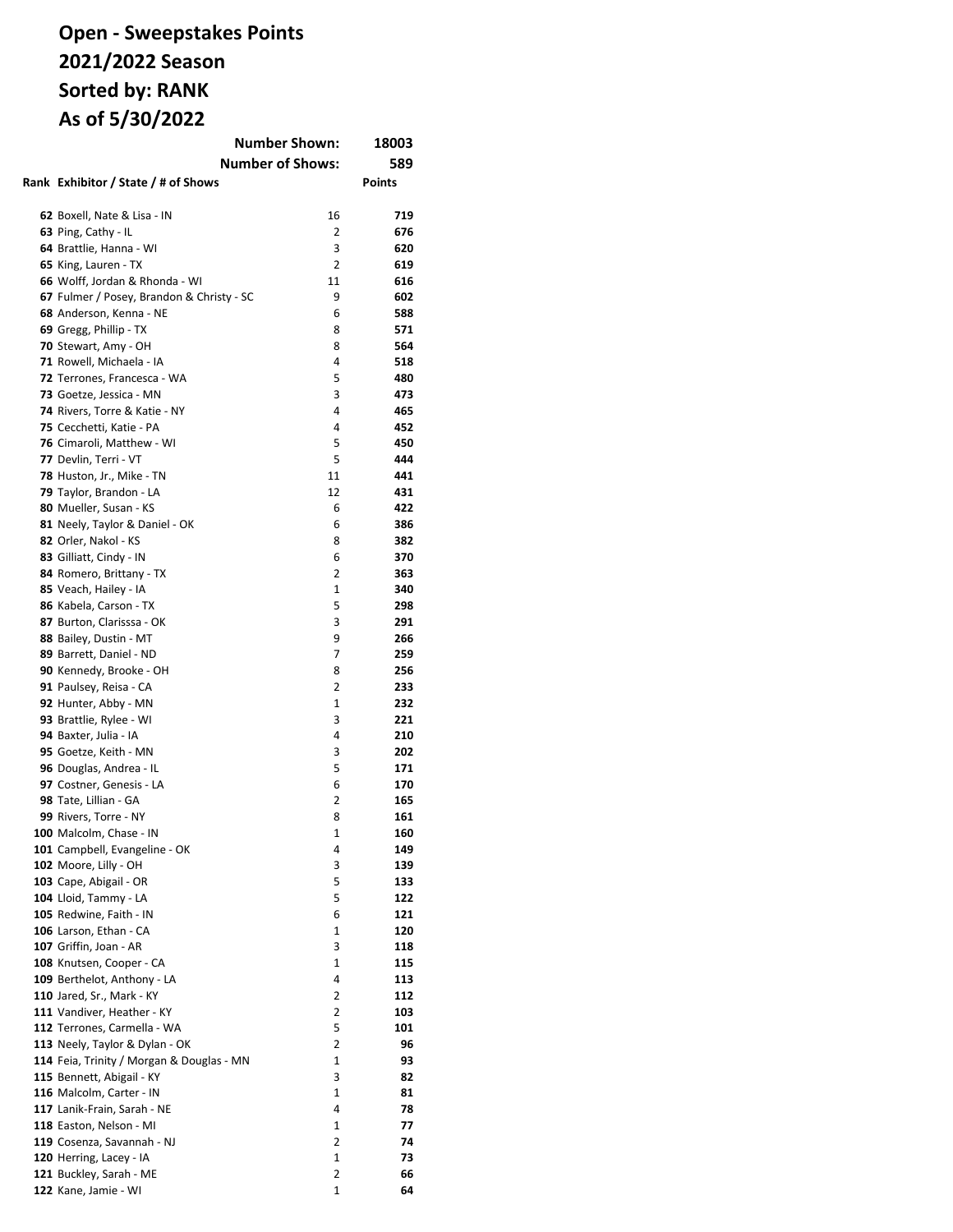# **Open - Sweepstakes Points 2021/2022 Season Sorted by: RANK As of 5/30/2022**

|                                         | <b>Number Shown:</b>    | 18003         |
|-----------------------------------------|-------------------------|---------------|
|                                         | <b>Number of Shows:</b> | 589           |
| Rank Exhibitor / State / # of Shows     |                         | <b>Points</b> |
| 123 Caster, LaDonna - IN                | 5                       | 57            |
| 124 Pisarski, Deb - NY                  | 4                       | 54            |
| 125 Walls, Katja - IL                   | 2                       | 52            |
| 126 Woehl, Phyllis - SD                 | 2                       | 46            |
| 127 Swanson, John - IL                  | $\mathbf{1}$            | 44            |
| Woehl, Randy & Phyllis - SD             | 2                       | 44            |
| 129 Rieker, Margo - MT                  | 3                       | 42            |
| Sitkberg, Nathaniel - IN                | 3                       | 42            |
| 131 Brown, Jacob - GA                   | 2                       | 40            |
| 132 Hauska, Laurie - WY                 | 2                       | 36            |
| 133 Fulmer, Brandon - SC                | $\mathbf{1}$            | 30            |
| 134 Schoenweitz, Sibyl - WI             | $\mathbf{1}$            | 29            |
| 135 Wadsworth, Karen - AL               | 2                       | 28            |
| 136 Kline, Abigail - IN                 | 2                       | 24            |
| 137 Dutton, Laura - MD                  | 3                       | 20            |
| 138 Lierman, Marcia - CO                | 3                       | 16            |
| Posey, Christy - SC                     | $\mathbf{1}$            | 16            |
| 140 Dill, Lacey - CA                    | $\mathbf{1}$            | 14            |
| Fisher, Reese & Rory - IN               | 1                       | 14            |
| 142 Underbrink, Raquel & Kaitlynne - NM | 1                       | 7             |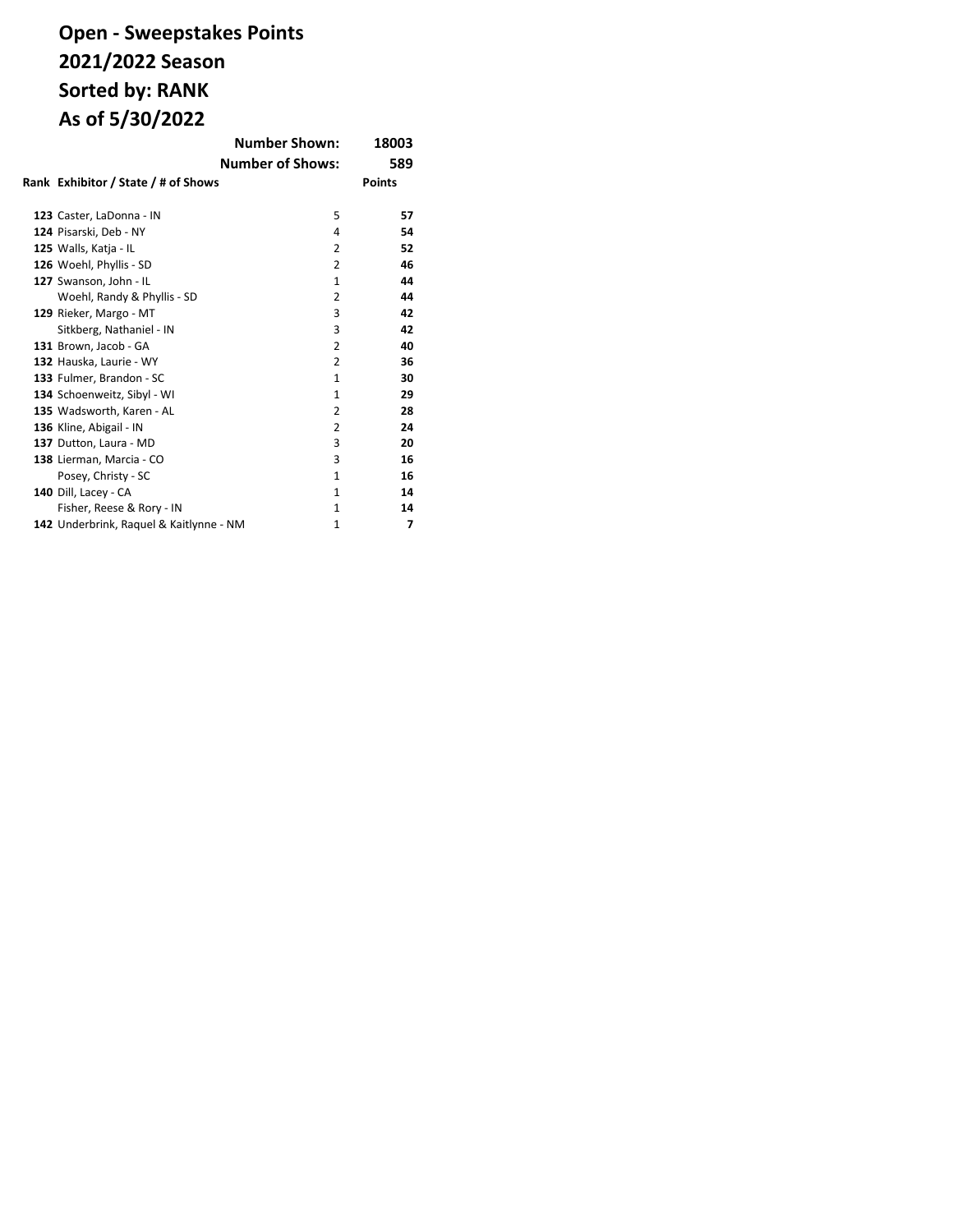|                         |              | <b>Number Shown:</b>                                                  |        | 18003         |
|-------------------------|--------------|-----------------------------------------------------------------------|--------|---------------|
|                         |              | <b>Number of Shows:</b>                                               |        | 589           |
| Rank *Tattoo            | <b>Class</b> | Exhibitor / State / # of Shows                                        |        | <b>Points</b> |
|                         |              |                                                                       |        |               |
| 1 KEM2                  | SB           | Percy, Patty - WI                                                     | 14     | 619           |
| 2 FYFEM                 | ВD           | Young, Fayth & Lisa - NC                                              | 19     | 587           |
| 3 SC131                 | BВ           | Wadsworth, Kristen - TN                                               | 11     | 420           |
| 4 NETYPHOON             | SB           | McCombs, Debbie - PA                                                  | 1      | 300           |
| 5 PR306                 | SB           | Padgett, Mike - IN                                                    | 9      | 267           |
| <b>6 FEPPECO</b>        | ВD           | Easter, McKenzie - MD                                                 | 7      | 264           |
| <b>7 BZ06</b>           | SD           | Murphy, Clara - TX                                                    | 6      | 261           |
| 8 NECOLDBREW            | BВ           | McCombs, Debbie - PA                                                  | 6      | 244           |
| 9 BBBILOXI              | SD           | Burroughs-Dunn, Brandy - MD                                           | 3      | 219           |
| 10 XZ1                  | SB           | Woehl, Randy - SD                                                     | 6      | 207           |
| 11 FYNNL                | SB           | Young, Fayth & Lisa - NC                                              | 9      | 189           |
| <b>12 LEA</b>           | ВD           | Rechterman / Baxter, Lynn/Brian & Julia - IA                          | 3      | 177           |
| 13 KC61                 | SD           | Gerard, Kristina - MN                                                 | 5      | 165           |
| 14 FYFAU                | SD           | Young, Fayth & Lisa - NC                                              | 6      | 157           |
| <b>15 DON</b><br>LW612  | SB           | McCausland, Susan - IL                                                | 5<br>4 | 152           |
|                         | ВB           | Wauthier, Larry - IL                                                  | 3      | 152<br>149    |
| 17 HMLOU<br>18 OL1      | ВB<br>ВD     | Kleckner, Heather - MI<br>Percy, Patty - WI                           | 4      | 145           |
| 19 OGPASCAL             | SB           | Tinervin-Gregg, Kelli - TX                                            | 4      | 129           |
| 20 PPSLATE              | SB           | Curley, Eva & Gabrielle - NY                                          | 2      | 127           |
| 21 TYSON                | SB           | Burroughs-Dunn, Brandy - MD                                           | 3      | 125           |
| RN14T                   | ВD           | Mackprang, Chris - UT                                                 | 5      | 125           |
| 23 TARAJS               | ВD           | Chardt, April - TX                                                    | 2      | 120           |
| 24 OZ                   | SB           | Schmidt, Dale - IL                                                    | 3      | 117           |
| 25 FYBS                 | ВB           | Young, Fayth & Lisa - NC                                              | 4      | 116           |
| 26 QUEENB               | SD           | Carpenter, Gabbi - IA                                                 | 5      | 114           |
| 27 OGJAZZ               | ВD           | Harp, Shari - TX                                                      | 3      | 109           |
| 28 BEDKNOBSAN           | SB           | Rud, Kellee - MN                                                      | 3      | 106           |
| 29 HMABE                | SB           | Kleckner, Heather - MI                                                | 2      | 105           |
| <b>FYRTB</b>            | ВB           | Young, Fayth & Lisa - NC                                              | 9      | 105           |
| 31 BBGARTH              | SB           | Burroughs-Dunn, Brandy - MD                                           | 4      | 103           |
| 32 A2026                | SD           | LaFonatine, Annette - MI                                              | 2      | 102           |
| 33 PR328                | ВB           | Padgett, Mike - IN                                                    | 4      | 99            |
| 34 B9EH                 | SD           | Brattlie, Hanna - WI                                                  | 3      | 96            |
| 361PR                   | ВD           | Padgett, Mike - IN                                                    | 6      | 96            |
| <b>36 BBWYNONNA</b>     | ВD           | Burroughs-Dunn, Brandy - MD                                           | 4      | 92            |
| <b>FYCI</b>             | SB           | Young, Fayth & Lisa - NC                                              | 4      | 92            |
| 38 L3BSHS1              | ВD           | Terrones, Francesca - WA                                              | 3      | 91            |
| 39 BBBAZOOKA            | bb           | Burroughs-Dunn, Brandy - MD                                           | 2      | 90            |
| 40 RM                   | ВD           | Rechterman / Baxter, Lynn/Brian & Julia - IA                          | 2      | 89            |
| 41 FREEFALLIN           | SB           | Chardt, April - TX                                                    | 3      | 87            |
| 42 K418                 | SD           | Kareha, Randy & Robin - PA                                            | 3      | 85            |
| MASON                   | SB           | Murphy, Clara - TX                                                    | 3      | 85            |
| <b>FYCTF</b>            | BD           | Young, Fayth & Lisa - NC                                              | 5      | 85            |
| 45 JS2434               | ВB           | Schnell, Cindy - SD                                                   | 3      | 83            |
| 46 4M                   | SD           | Schmidt, Dale - IL                                                    | 1      | 82            |
| <b>FYGOL</b><br>48 M536 | ВB<br>BD     | Young, Fayth & Lisa - NC<br>Hauska / Stevenson, Laurie & Matthew - WY | 2<br>3 | 82            |
| 49 NELAHASKA            | SD           | McCombs, Debbie - PA                                                  | 3      | 81<br>80      |
| 14G2                    | SD           | Schnell, Cindy - SD                                                   | 2      | 80            |
| 51 M545                 | ВB           | Hauska / Stevenson, Laurie & Matthew - WY                             | 4      | 79            |
| <b>52 OW2</b>           | SD           | Gaunitz, Lindsey / Irene & Marilea - IA                               | 2      | 78            |
| <b>53 CY30A</b>         | BD           | Mackprang, Cathy - UT                                                 | 3      | 77            |
| <b>54 PRISCILLA</b>     | SD           | Chardt, April - TX                                                    | 3      | 76            |
| JP2                     | SD           | Rechterman / Baxter, Lynn/Brian & Julia - IA                          | 1      | 76            |
| 56 BBPRISTINA           | SD           | Burroughs-Dunn, Brandy - MD                                           | 2      | 75            |
| <b>STORMFURY</b>        | BD           | Chardt, April - TX                                                    | 2      | 75            |
| <b>58 JA12T</b>         | SD           | Mackprang, Chris - UT                                                 | 2      | 74            |
| SC242                   | ВB           | Wadsworth, Kristen - TN                                               | 2      | 74            |
| 60 OS182                | SB           | McCulloch, Marsha - NY                                                | 3      | 73            |
| 61 GCMMP                | BD           | Carpenter, Gabbi - IA                                                 | 2      | 72            |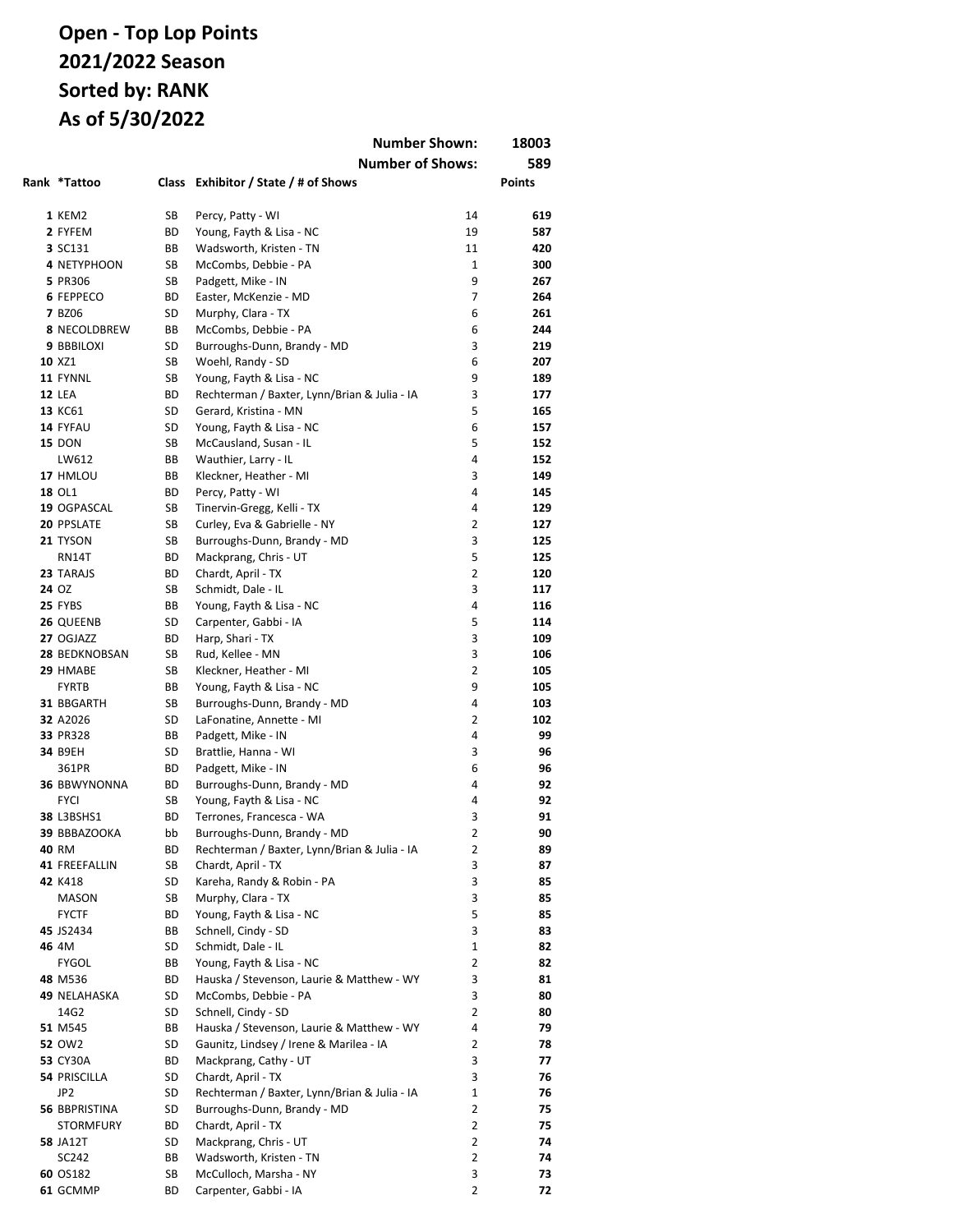|        |                                      |          |                                                           | <b>Number Shown:</b>    | 18003         |
|--------|--------------------------------------|----------|-----------------------------------------------------------|-------------------------|---------------|
|        |                                      |          |                                                           | <b>Number of Shows:</b> | 589           |
|        | Rank *Tattoo                         |          | Class Exhibitor / State / # of Shows                      |                         | <b>Points</b> |
|        |                                      |          |                                                           |                         |               |
|        | HM2198                               | SD       | Kleckner, Heather - MI                                    | $\mathbf{1}$            | 72            |
|        | <b>RN10T</b>                         | ВD       | Mackprang, Chris - UT                                     | 3                       | 72            |
|        | <b>DART</b>                          | SD       | Ping, Matt & Cathy - IL                                   | $\overline{2}$          | 72            |
|        | TA                                   | ВD       | Schmidt, Dale - IL                                        | 2                       | 72            |
|        | LW620                                | SB       | Wauthier, Larry - IL                                      | 3                       | 72            |
|        | <b>67 TB51C SD</b>                   | SD       | Burton, Clarissa - OK                                     | $\mathbf{1}$            | 71            |
|        | <b>BRCOREN</b>                       | BB       | Harp, Shari - TX                                          | $\mathbf{1}$            | 71            |
|        | 69 FYPRR                             | SB       | Young, Fayth & Lisa - NC                                  | 5                       | 70            |
|        | <b>70 GCSE</b>                       | BB       | Carpenter, Gabbi - IA                                     | $\mathbf{1}$            | 68            |
|        | 71 PUNKIN                            | SD       | Carpenter, Gabbi - IA                                     | $\mathbf{1}$            | 67            |
|        | <b>HMLACY</b>                        | SD       | Kleckner, Heather - MI                                    | $\mathbf{1}$            | 67            |
|        | <b>73 TC</b>                         | SD       | Schmidt, Dale - IL                                        | $\overline{2}$          | 65            |
|        | 74 2532JS                            | BD       | Kleckner, Heather - MI                                    | $\mathbf{1}$<br>2       | 64            |
|        | FEPAMAZON                            | SD       | Rivers, Katie - NY                                        | $\mathbf{1}$            | 64            |
|        | <b>76 FUNKYYOUUP</b><br><b>FYRTR</b> | SB<br>SD | Chardt, April - TX<br>Lamey / Larson, Todd & Heather - TX | $\mathbf{1}$            | 63<br>63      |
|        | BELL                                 | ВD       | Veach, Hailey - IA                                        | $\mathbf{1}$            | 63            |
|        | 79 365PR                             | SD       | Padgett, Mike - IN                                        | 2                       | 61            |
|        | 80 NEGUNPOWDER                       | SB       | McCombs, Debbie - PA                                      | 1                       | 60            |
|        | DMI0                                 | ВB       | Percy, Patty - WI                                         | 3                       | 60            |
|        | NT8                                  | SD       | Schnell, Cindy - SD                                       | 2                       | 60            |
|        | 1                                    | SB       | Tisdale, Anastacia - WI                                   | 2                       | 60            |
|        | 84 BBFATBOTTOMED                     | SD       | Burroughs-Dunn, Brandy - MD                               | 1                       | 59            |
|        | <b>NEJERICHO</b>                     | SB       | McCombs, Debbie - PA                                      | 1                       | 59            |
|        | SC285                                | SD       | Wadsworth, Kristen - TN                                   | 1                       | 59            |
|        | 87 368PR                             | SD       | Padgett, Mike - IN                                        | 3                       | 56            |
|        | 88 PR317                             | BВ       | Padgett, Mike - IN                                        | $\mathbf{1}$            | 55            |
|        | X88                                  | ВB       | Wiley, Tim - AL                                           | $\overline{2}$          | 55            |
|        | 90 BBPARIS                           | ВD       | Burroughs-Dunn, Brandy - MD                               | $\mathbf{1}$            | 54            |
|        | MM21                                 | SB       | Tisdale, Anastacia - WI                                   | 3                       | 54            |
|        | 92 ANGELICA                          | ВD       | Carpenter, Gabbi - IA                                     | $\mathbf{1}$            | 53            |
|        | <b>HMSHAY</b>                        | ВD       | Kleckner, Heather - MI                                    | $\mathbf{1}$            | 53            |
|        | <b>ESM</b>                           | SD       | Neighbours, Sky - WI                                      | 3                       | 53            |
|        | JP4                                  | ВD       | Riedeman, Nancy - IN                                      | $\mathbf{1}$            | 53            |
|        | <b>FHFIONA</b>                       | BD       | Romero, Brittany - TX                                     | $\mathbf{1}$            | 53            |
|        | 97 BZ01                              | ВB       | Murphy, Clara - TX                                        | $\mathbf{1}$            | 52            |
| 98 SJ  |                                      | ВD       | Long, Jane - OH                                           | 4                       | 51            |
|        | VX2IT                                | SB       | Mackprang, Chris - UT                                     | 2                       | 51            |
|        | PR273                                | SB       | Padgett, Mike - IN                                        | 4                       | 51            |
|        | 101 RT138                            | ВB       | Terril, Travis - IN                                       | 4                       | 50            |
|        | W58                                  | ВD       | Wolff, Jordan & Rhonda - WI                               | 4                       | 50            |
|        | 103 HR22                             | SB       | Hood, Brandon - LA                                        | 2                       | 49            |
|        | NEGARCIA                             | ВB       | McCombs, Debbie - PA                                      | 1                       | 49            |
|        | OS200                                | SD       | McCulloch, Marsha - NY                                    | 1                       | 49            |
|        | SC209                                | ВD       | Wadsworth, Kristen - TN                                   | 3                       | 49            |
|        | 107 BBKALONA                         | SD       | Burroughs-Dunn, Brandy - MD                               | 1                       | 48            |
|        | <b>108 AT2EL</b>                     | ВB       | Bailey, Christine - MT                                    | 3                       | 47            |
|        | BBDREAMGIRL                          | ВD       | Burroughs-Dunn, Brandy - MD                               | 1                       | 47            |
|        | KCBS                                 | SB       | Gerard, Kristina - MN                                     | 2                       | 47            |
|        | <b>HMNAN</b>                         | ВD       | Kleckner, Heather - MI                                    | 1                       | 47            |
|        | 112 TYLER                            | SB       | Burroughs-Dunn, Brandy - MD                               | $\mathbf 1$             | 46            |
|        | 113 MONSTER                          | ВD       | Bailey, Christine - MT                                    | 1                       | 45            |
|        | FV1                                  | SB       | Gaunitz, Lindsey / Irene & Marilea - IA                   | 1<br>2                  | 45            |
|        | K527                                 | ВD       | Kareha, Randy & Robin - PA                                | 2                       | 45            |
|        | 116 PPRNICO<br>ZA                    | ВB<br>SB | Curley, Eva & Gabrielle - NY<br>McCausland, Susan - IL    | 1                       | 44<br>44      |
|        | FEPAMAZON                            | SD       | Rivers, Torre & Katie - NY                                | 1                       | 44            |
|        | Α                                    | SB       | Schmidt, Dale - IL                                        | 1                       | 44            |
|        | <b>OGTIME</b>                        | ВD       | Tinervin-Gregg, Kelli - TX                                | 2                       | 44            |
|        | <b>FYCFS</b>                         | ВD       | Young, Fayth & Lisa - NC                                  | $\overline{2}$          | 44            |
| 122 C7 |                                      | SB       | Choate, Darrell - LA                                      | 1                       | 43            |
|        |                                      |          |                                                           |                         |               |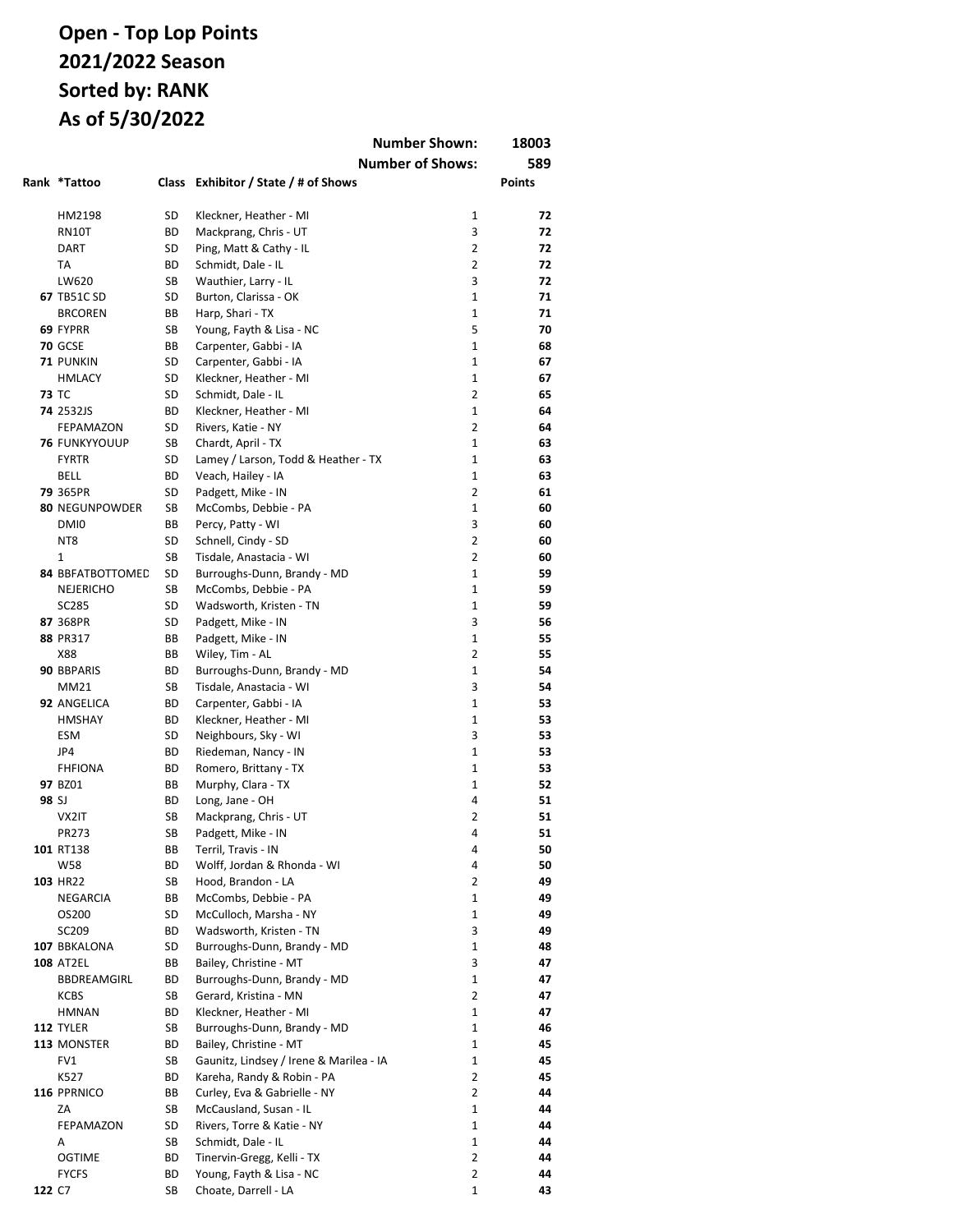|        |                                  |                 |                                                       | <b>Number Shown:</b>             | 18003         |
|--------|----------------------------------|-----------------|-------------------------------------------------------|----------------------------------|---------------|
|        |                                  |                 | <b>Number of Shows:</b>                               |                                  | 589           |
|        | Rank *Tattoo                     |                 | Class Exhibitor / State / # of Shows                  |                                  | <b>Points</b> |
|        |                                  |                 |                                                       |                                  |               |
|        | M535                             | BD              | Hauska / Stevenson, Laurie & Matthew - WY             | 4                                | 43            |
|        | JS2432                           | SB              | King, Lauren - TX                                     | $\mathbf{1}$                     | 43            |
|        | VIB <sub>3</sub>                 | ВD              | Marble-Riechers, Lynn - IA                            | $\mathbf{1}$                     | 43            |
|        | <b>BOM</b>                       | ВD              | Ping, Cathy - IL                                      | $\mathbf{1}$                     | 43            |
|        | 127 BBISABELLA                   | ВD              | Burroughs-Dunn, Brandy - MD                           | $\mathbf{1}$                     | 42            |
|        | F4LM4                            | SB              | Lanik-Frain, Sarah - NE                               | $\overline{2}$                   | 42            |
|        | BL14T                            | ВD              | Mackprang, Cathy - UT                                 | $\mathbf{1}$                     | 42            |
|        | AD60A                            | SD              | Mackprang, Chris - UT                                 | $\mathbf{1}$                     | 42            |
|        | <b>JHLE</b>                      | ВD              | Ping, Cathy - IL                                      | $\mathbf{1}$                     | 42            |
|        | <b>OGSIS</b>                     | SD              | Tinervin-Gregg, Kelli - TX                            | $\mathbf{1}$                     | 42            |
|        | <b>FYPL</b>                      | SD<br><b>BD</b> | Tisdale, Anastacia - WI                               | $\overline{2}$<br>$\overline{2}$ | 42<br>41      |
|        | 134 LEGACY<br><b>BBAURORA</b>    | SD              | Bailey, Christine - MT<br>Burroughs-Dunn, Brandy - MD | $\mathbf{1}$                     | 41            |
|        | 33                               | ВB              | Goetze, Jessica - MN                                  | $\mathbf{1}$                     | 41            |
|        | VAO3                             | SD              | Percy, Patty - WI                                     | $\overline{2}$                   | 41            |
|        | 138 BBAVIA                       | SD              | Burroughs-Dunn, Brandy - MD                           | $\mathbf{1}$                     | 40            |
|        | LT19A                            | SB              | Mackprang, Cathy - UT                                 | 3                                | 40            |
|        | <b>OB15</b>                      | ВB              | O'Brien, Teresa & Skeeter - IN                        | $\mathbf{1}$                     | 40            |
|        | JJ7                              | SB              | Riedeman, Nancy - IN                                  | 1                                | 40            |
|        | <b>FLUTURA</b>                   | BD              | Rud, Kellee - MN                                      | $\overline{2}$                   | 40            |
|        | SC233                            | SD              | Wadsworth, Kristen - TN                               | $\mathbf{1}$                     | 40            |
|        | 144 CALVIN                       | ВB              | Burroughs-Dunn, Brandy - MD                           | $\mathbf{1}$                     | 39            |
|        | FR8                              | SD              | Rechterman, Lynne & Brian - IA                        | $\mathbf{1}$                     | 39            |
|        | T                                | ВB              | Schmidt, Dale - IL                                    | $\overline{2}$                   | 39            |
|        | 147 MABEL                        | SD              | Baber, Andrea - WI                                    | $\mathbf{1}$                     | 38            |
|        | 19HTO1                           | SD              | Gregg, Phillip - TX                                   | $\mathbf{1}$                     | 38            |
|        | AX <sub>2</sub>                  | SD              | Woehl, Randy - SD                                     | $\mathbf{1}$                     | 38            |
|        | 150 MONYMONY                     | SB              | Chardt, April - TX                                    | $\mathbf{1}$                     | 37            |
|        | <b>BBJUPITER</b>                 | SD              | Graves, Kenneth - OH                                  | $\mathbf{1}$                     | 37            |
|        | <b>FYRES</b>                     | SD              | Lamey / Larson, Todd & Heather - TX                   | $\mathbf{1}$                     | 37            |
|        | <b>MDVIN</b>                     | ВB              | Neighbours, Sky - WI                                  | 3                                | 37            |
|        | 154 PPNALA                       | ВD              | Curley, Eva & Gabrielle - NY                          | $\mathbf{1}$                     | 36            |
|        | <b>TOD</b>                       | SB              | Rechterman / Baxter, Lynn/Brian & Julia - IA          | $\mathbf{1}$                     | 36            |
|        | U1                               | SB              | Schmidt, Dale - IL                                    | $\mathbf{1}$                     | 36            |
|        | 157 BEAST                        | SB              | Carpenter, Gabbi - IA                                 | $\mathbf{1}$                     | 35            |
|        | <b>JSSTAN</b>                    | ВB              | Choate, Darrell - LA                                  | $\mathbf{1}$                     | 35            |
|        | 04G8                             | ВD              | Schnell, Cindy - SD                                   | $\overline{2}$                   | 35            |
|        | 160 BBSINAI                      | SB              | Asani, Rissi - OH                                     | $\overline{2}$                   | 34            |
|        | MAC                              | ВB              | Baber, Andrea - WI                                    | 1                                | 34            |
|        | <b>FEHONOLUL</b><br><b>DINKY</b> | SB<br>ВD        | Easter, McKenzie - MD<br>Murphy, Clara - TX           | 1<br>$\mathbf 1$                 | 34<br>34      |
|        | 164 21AS1                        | ВD              | Bailey, Christine - MT                                | $\mathbf 1$                      | 33            |
|        | 15N0                             | SD              | Caster, Lanae - IN                                    | $\overline{2}$                   | 33            |
|        | TV1006                           | SD              | Easter, McKenzie - MD                                 | $\mathbf 1$                      | 33            |
|        | <b>BBAMES</b>                    | SB              | Graves, Kenneth - OH                                  | $\mathbf 1$                      | 33            |
|        | <b>NETROY</b>                    | ВB              | Graves, Kenneth - OH                                  | 1                                | 33            |
|        | <b>OGEVE</b>                     | ВD              | Tinervin-Gregg, Kelli - TX                            | $\mathbf 1$                      | 33            |
|        | LW660                            | ВD              | Wauthier, Larry - IL                                  | $\overline{2}$                   | 33            |
| 171 OH |                                  | ВD              | Bailey, Christine - MT                                | $\mathbf 1$                      | 32            |
|        | МK                               | SD              | McCausland, Susan - IL                                | 1                                | 32            |
|        | NESUNDAE                         | SD              | McCombs, Debbie - PA                                  | $\mathbf 1$                      | 32            |
|        | FRROLAND                         | SB              | Stewart, Amy - OH                                     | $\overline{2}$                   | 32            |
|        | L3BHS1                           | ВB              | Terrones, Francesca - WA                              | 1                                | 32            |
|        | LW637                            | ВB              | Wauthier, Larry - IL                                  | $\mathbf 1$                      | 32            |
|        | LW650                            | SD              | Wauthier, Larry - IL                                  | 3                                | 32            |
|        | 178 JS2646                       | ВB              | Lamey / Larson, Todd & Heather - TX                   | $\mathbf 1$                      | 31            |
|        | 179 MARIA                        | SD              | Baber, Andrea - WI                                    | $\overline{2}$                   | 30            |
|        | PPALEXA                          | ВD              | Curley, Eva & Gabrielle - NY                          | 1                                | 30            |
|        | <b>TAF14</b>                     | SD              | Curley, Eva & Gabrielle - NY                          | 1                                | 30            |
|        | AREA51                           | ВB              | Malcolm, Chase - IN                                   | 1                                | 30            |
|        | 183 LHM12                        | SB              | Coffelt, Debbie - VA                                  | 1                                | 29            |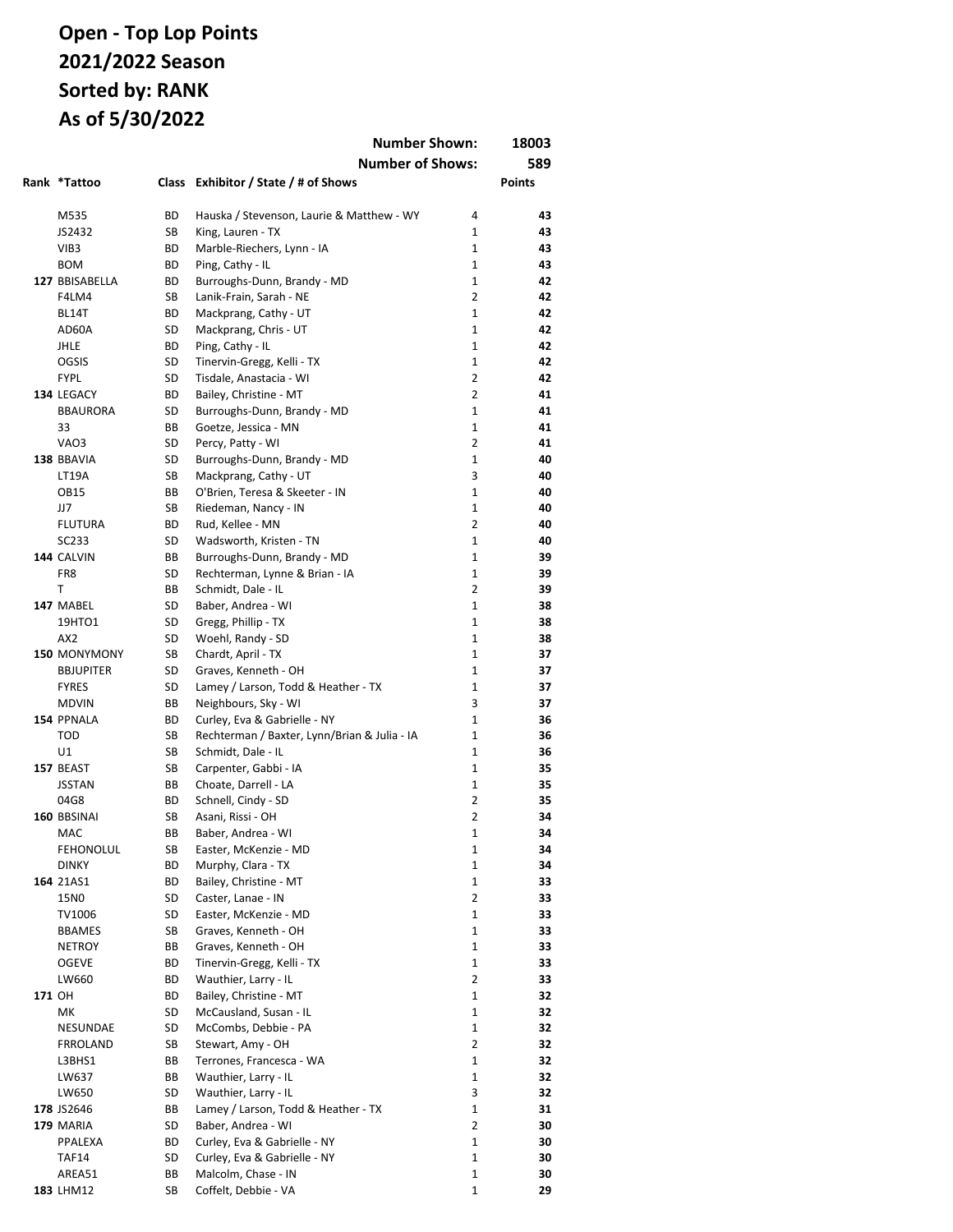|                       |          |                                                    | <b>Number Shown:</b>    | 18003         |
|-----------------------|----------|----------------------------------------------------|-------------------------|---------------|
|                       |          |                                                    | <b>Number of Shows:</b> | 589           |
| Rank *Tattoo          |          | Class Exhibitor / State / # of Shows               |                         | <b>Points</b> |
|                       |          |                                                    |                         |               |
| HMH1                  | ВB       | Kleckner, Heather - MI                             | $\mathbf{1}$            | 29            |
| <b>JSTOM</b>          | ВB       | Kleckner, Heather - MI                             | $\mathbf{1}$            | 29            |
| PEARL                 | SD       | Murphy, Clara - TX                                 | $\mathbf{1}$            | 29            |
| <b>MDCAS</b>          | ВB       | Neighbours, Sky - WI                               | $\overline{2}$          | 29            |
| <b>BIGEL</b>          | SB       | Percy, Patty - WI                                  | $\mathbf{1}$            | 29            |
| LW628                 | BD       | Wauthier, Larry - IL                               | 1                       | 29            |
| <b>FYMNA</b>          | SD       | Young, Fayth & Lisa - NC                           | $\overline{2}$          | 29            |
| 191 BBDREAMER         | BB       | Burroughs-Dunn, Brandy - MD                        | $\mathbf{1}$            | 28            |
| QUEEN                 | SD       | Carpenter, Gabbi - IA                              | 1                       | 28            |
| K509                  | SB       | Kareha, Randy & Robin - PA                         | $\overline{2}$          | 28            |
| <b>JSMAN</b>          | ВB       | Kleckner, Heather - MI                             | $\mathbf{1}$            | 28            |
| 195 MOONSHINE<br>CASE | SB<br>SB | Chardt, April - TX<br>Neely, Taylor & Daniel - OK  | $\mathbf 1$<br>3        | 27<br>27      |
| LW641                 | SD       | Wauthier, Larry - IL                               | 1                       | 27            |
| <b>198 SLKB3</b>      | SD       | Holifield, Celeste - LA                            | 1                       | 26            |
| CBPDAL                | BB       | Hood, Brandon - LA                                 | $\mathbf{1}$            | 26            |
| <b>CY10A</b>          | BD       | Mackprang, Cathy - UT                              | 1                       | 26            |
| WT14A                 | SD       | Mackprang, Cathy - UT                              | 1                       | 26            |
| JANE                  | SD       | Mueller, Susan - KS                                | 1                       | 26            |
| BP <sub>2</sub>       | SD       | Riedeman, Nancy - IN                               | 1                       | 26            |
| HT12                  | ВD       | Terril, Travis - IN                                | 5                       | 26            |
| 377PR                 | BD       | Wadsworth, Kristen - TN                            | 1                       | 26            |
| 206 BBOCALA           | SD       | Burroughs-Dunn, Brandy - MD                        | 1                       | 25            |
| <b>BBSUVA</b>         | SD       | Burroughs-Dunn, Brandy - MD                        | $\mathbf{1}$            | 25            |
| SWEETESCAP            | SD       | Chardt, April - TX                                 | 1                       | 25            |
| R3                    | SB       | Holifield, Celeste - LA                            | $\mathbf{1}$            | 25            |
| OK21D                 | SB       | Mackprang, Chris - UT                              | $\overline{2}$          | 25            |
| OS198                 | SD       | McCulloch, Marsha - NY                             | $\overline{2}$          | 25            |
| <b>FLINT</b>          | ВB       | Murphy, Clara - TX                                 | 1                       | 25            |
| LOLA                  | SD       | Percy, Patty - WI                                  | 1                       | 25            |
| <b>HV77</b>           | SB       | Veach, Hailey - IA                                 | 1                       | 25            |
| <b>INDIGO</b>         | BD       | Wiley, Tim - AL                                    | 1                       | 25            |
| 216 SPECKJS           | BD       | Choate, Darrell - LA                               | 1                       | 24            |
| <b>BBARIANA</b>       | SD<br>SD | Graves, Kenneth - OH                               | 1<br>$\overline{2}$     | 24<br>24      |
| SLPJ4<br>DAZ5         | SB       | Holifield, Celeste - LA                            | 1                       | 24            |
| NT <sub>6</sub>       | SB       | Mallory, Donna - MI<br>Schnell, Cindy - SD         | 1                       | 24            |
| PH <sub>1</sub>       | SB       | Woehl, Randy - SD                                  | 1                       | 24            |
| 222 321A              | SD       | Anderson, Kenna - NE                               | 1                       | 23            |
| <b>DBKING</b>         | ВB       | Barrett, Daniel - ND                               | 1                       | 23            |
| FRMEGA                | SD       | Cecchetti, Katie - PA                              | 1                       | 23            |
| 78                    | BD       | Goetze, Jessica - MN                               | 1                       | 23            |
| KIA                   | SD       | Rechterman / Baxter, Lynn/Brian & Julia - IA       | $\mathbf 1$             | 23            |
| J3                    | ВB       | Riedeman, Nancy - IN                               | 2                       | 23            |
| 300KA                 | SD       | Woehl, Adam & Kendra - IA                          | $\mathbf 1$             | 23            |
| 229 HOSTILE           | SB       | Bailey, Christine - MT                             | 2                       | 22            |
| <b>IHOP</b>           | SB       | Kareha, Randy & Robin - PA                         | $\overline{2}$          | 22            |
| <b>BRBIANCA</b>       | ВD       | Lamey / Larson, Todd & Heather - TX                | 1                       | 22            |
| <b>WT11</b>           | SB       | Terril, Travis - IN                                | 2                       | 22            |
| MM19                  | SD       | Tisdale, Anastacia - WI                            | 1                       | 22            |
| LW605                 | SB       | Wauthier, Larry - IL                               | $\overline{2}$          | 22            |
| 235 BBDARNED          | SD       | Burroughs-Dunn, Brandy - MD                        | 1                       | 21            |
| RK3                   | sb       | Caster, Lanae - IN                                 | 2                       | 21            |
| FEPFRANKEN            | SB       | Easter, Makenzie - MD                              | $\mathbf 1$             | 21            |
| <b>FXPL</b>           | SD       | Tisdale, Anastacia - WI                            | $\overline{2}$          | 21            |
| SC212<br>SC243        | SB<br>SB | Wadsworth, Kristen - TN<br>Wadsworth, Kristen - TN | 1<br>1                  | 21<br>21      |
| <b>SC30</b>           | ВD       | Wadsworth, Kristen - TN                            | 1                       | 21            |
| 242 BBALVIN           | BB       | Burroughs-Dunn, Brandy - MD                        | 1                       | 20            |
| <b>FEPVEGAS</b>       | SB       | Burroughs-Dunn, Brandy - MD                        | 1                       | 20            |
| LBP00                 | SD       | O'Brien, Teresa & Skeeter - IN                     | 1                       | 20            |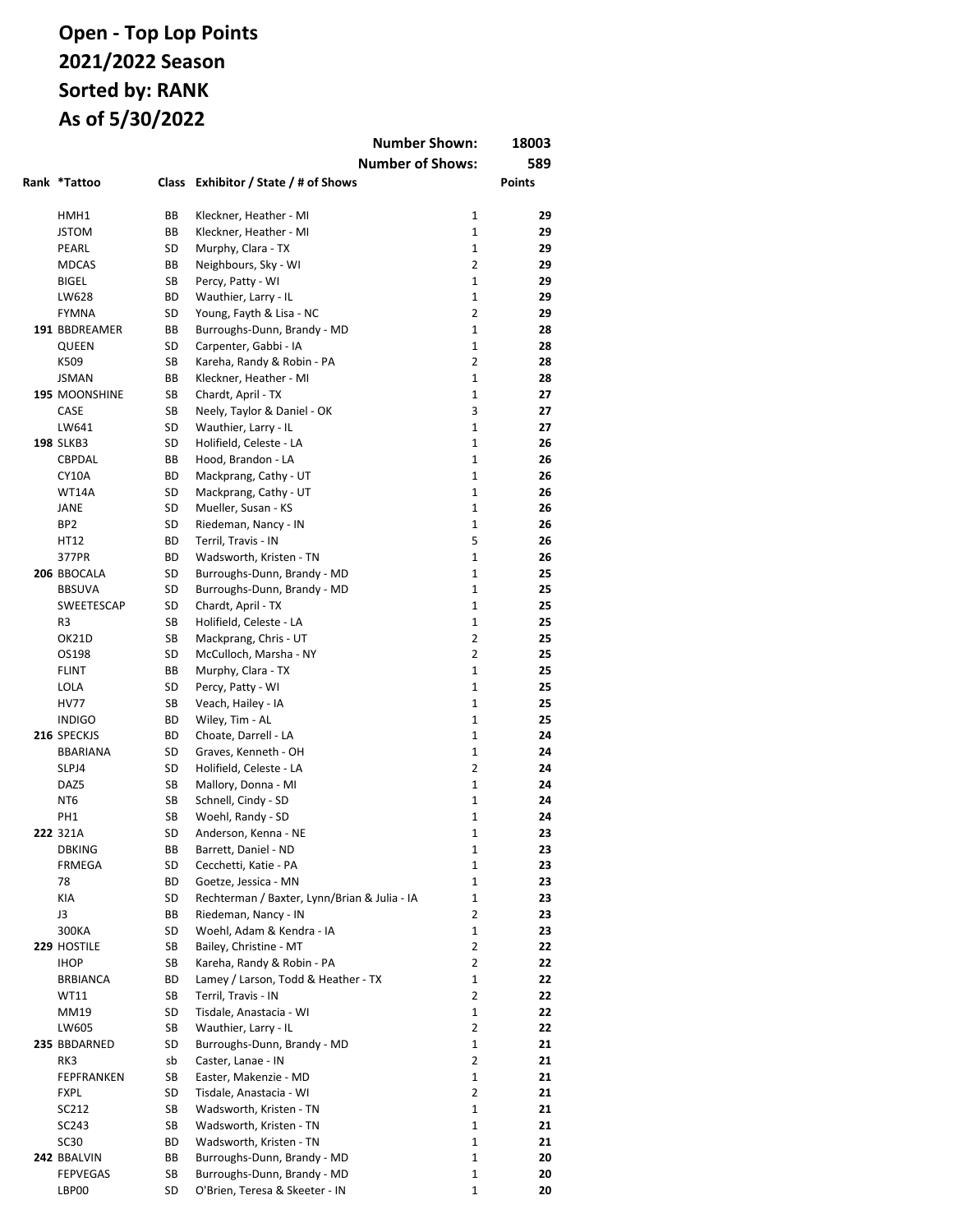|                         |          | <b>Number Shown:</b>                           |                     | 18003         |
|-------------------------|----------|------------------------------------------------|---------------------|---------------|
|                         |          | <b>Number of Shows:</b>                        |                     | 589           |
| Rank *Tattoo            |          | Class Exhibitor / State / # of Shows           |                     | <b>Points</b> |
|                         |          |                                                |                     |               |
| 8P1                     | SB       | Rechterman, Lynne & Brian - IA                 | $\mathbf{1}$        | 20            |
| <b>FHCARDIB</b>         | SD       | Taylor, Brandon - LA                           | $\mathbf{1}$        | 20            |
| <b>247 DEC21F</b>       | BD       | Anderson, Kenna - NE                           | $\mathbf{1}$        | 19            |
| GCGL                    | SB       | Carpenter, Gabbi - IA                          | $\mathbf{1}$        | 19            |
| <b>FYOR</b>             | BB       | Coffelt, Debbie - VA                           | $\overline{2}$      | 19            |
| <b>BARBARA</b>          | ВD       | Douglas, Andrea - IL                           | $\mathbf{1}$        | 19            |
| G118                    | SB       | Gilliatt, Cindy - IN                           | $\mathbf{1}$        | 19            |
| <b>HMLINK</b>           | SB       | Kleckner, Heather - MI                         | 1                   | 19            |
| 00187                   | SB       | Orler, Nakol - KS                              | $\mathbf{1}$        | 19            |
| W45                     | BD       | Schenck, Phil - NY                             | $\overline{2}$      | 19            |
| SC223                   | SD       | Wadsworth, Kristen - TN                        | $\mathbf{1}$        | 19            |
| 03                      | SD       | Wiley, Tim - AL                                | $\mathbf{1}$        | 19            |
| 20HT78                  | BB       | Woehl, Adam & Kendra - IA                      | $\mathbf{1}$        | 19            |
| 258 FEPLOVEMAC          | SB       | Easter, McKenzie - MD                          | $\mathbf{1}$        | 18            |
| LP <sub>2</sub>         | SD       | Gaunitz, Lindsey / Irene & Marilea - IA        | $\mathbf{1}$        | 18            |
| JL25T                   | BB       | Mackprang, Chris - UT                          | $\overline{2}$      | 18            |
| <b>PS185</b>            | SD       | McCulloch, Marsha - NY                         | $\mathbf{1}$        | 18            |
| KR7                     | SD       | Percy, Patty - WI                              | $\mathbf{1}$        | 18            |
| <b>MATY</b>             | SB       | Ping, Cathy - IL                               | $\mathbf{1}$        | 18            |
| 4Y                      | SB       | Schmidt, Dale - IL                             | $\mathbf 1$         | 18            |
| LW609                   | ВD       | Wauthier, Larry - IL                           | 1                   | 18            |
| <b>266 LHM3</b>         | SD       | Coffelt, Debbie - VA                           | $\overline{2}$      | 17            |
| M531                    | ВB       | Hauska / Stevenson, Laurie & Matthew - WY      | 3                   | 17            |
| ED1                     | ВB       | Long, Jane - OH                                | $\mathbf 1$         | 17            |
| JA <sub>2</sub>         | SD       | Long, Jane - OH                                | $\mathbf{1}$        | 17            |
| SP <sub>20N</sub>       | SD       | Mackprang, Adalynn - UT                        | $\mathbf{1}$        | 17            |
| JA31N                   | SB       | Mackprang, Chris - UT                          | $\mathbf{1}$        | 17            |
| JL21T                   | SB       | Mackprang, Chris - UT                          | $\mathbf{1}$        | 17            |
| HL                      | SB       | Mallory, Donna - MI                            | $\mathbf{1}$        | 17            |
| PR329                   | SB       | Padgett, Mike - IN                             | $\mathbf{1}$        | 17            |
| 275 PPPITA              | SD       | Curley, Eva & Gabrielle - NY                   | $\mathbf{1}$        | 16            |
| SE <sub>2</sub><br>K533 | BD<br>SB | Devlin, Terri - VT                             | $\overline{2}$<br>1 | 16            |
| <b>NH19Q</b>            | BB       | Kareha, Randy & Robin - PA                     | $\mathbf{1}$        | 16<br>16      |
| <b>KA51A</b>            | BB       | Mackprang, Cathy - UT<br>Mackprang, Chris - UT | 1                   | 16            |
| ТK                      | SB       | McCausland, Susan - IL                         | $\mathbf{1}$        | 16            |
| <b>WT12</b>             | SD       | Terril, Travis - IN                            | 1                   | 16            |
| <b>WT16</b>             | SD       | Terril, Travis - IN                            | 1                   | 16            |
| 283 P102                | SD       | Campbell, Evangeline - OK                      | 1                   | 15            |
| C4                      | ВD       | Choate, Darrell - LA                           | 1                   | 15            |
| <b>JCS</b>              | BB       | Fulmer / Posey, Brandon & Christy - SC         | 1                   | 15            |
| SL1BB                   | SB       | Holifield, Celeste - LA                        | 1                   | 15            |
| DAZ8                    | SD       | Mallory, Donna - MI                            | $\overline{2}$      | 15            |
| VANYA                   | SD       | Rud, Kellee - MN                               | 1                   | 15            |
| LW630                   | BB       | Wauthier, Larry - IL                           | 1                   | 15            |
| 245KA                   | ВB       | Woehl, Adam & Kendra - IA                      | 1                   | 15            |
| 291 P104                | SD       | Campbell, Evangeline - OK                      | $\overline{2}$      | 14            |
| <b>BBWOODSTOC</b>       | SD       | Coffelt, Debbie - VA                           | $\overline{2}$      | 14            |
| LHM19                   | SD       | Coffelt, Debbie - VA                           | 1                   | 14            |
| <b>LUCI</b>             | BD       | Percy, Patty - WI                              | 1                   | 14            |
| 41M                     | SD       | Schmidt, Dale - IL                             | $\mathbf{1}$        | 14            |
| 4L                      | BD       | Schmidt, Dale - IL                             | 1                   | 14            |
| 297 B21RO               | SB       | Brattlie, Hanna - WI                           | 1                   | 13            |
| B <sub>2</sub> CE       | SB       | Brattlie, Hanna - WI                           | 1                   | 13            |
| <b>TOPGUN</b>           | ВB       | Cape, Abigail - OR                             | 3                   | 13            |
| <b>CY31A</b>            | ВB       | Mackprang, Chris - UT                          | 1                   | 13            |
| BBKILLERQU              | ВD       | Moore, Lilly - OH                              | 1                   | 13            |
| W41                     | BB       | Schenck, Phil - NY                             | 1                   | 13            |
| <b>OC</b>               | BD       | Schmidt, Dale - IL                             | 1                   | 13            |
| <b>MAX</b>              | SB       | Tinervin-Gregg, Kelli - TX                     | 1                   | 13            |
| 37KA                    | ВB       | Woehl, Adam & Kendra - IA                      | 1                   | 13            |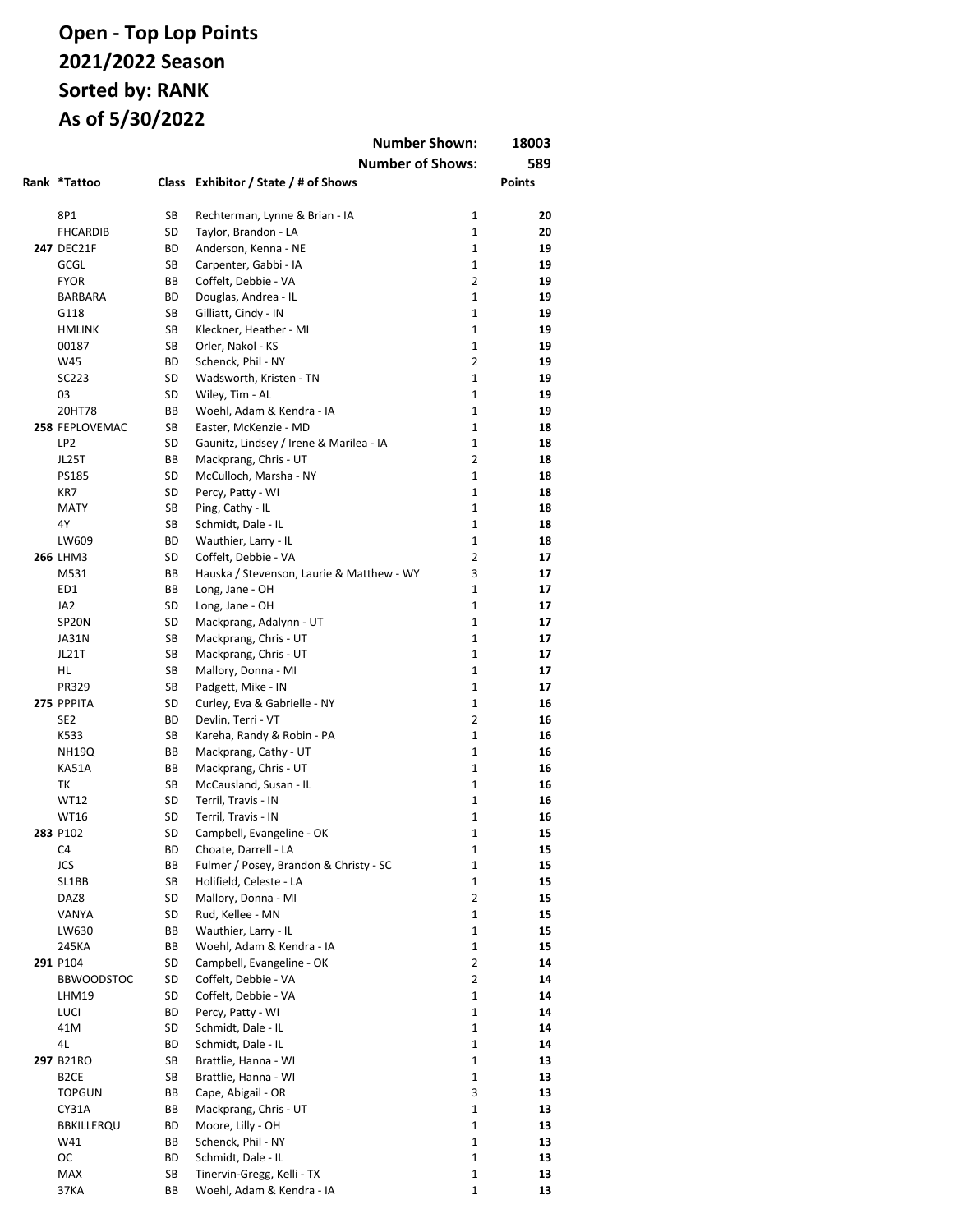|         |                   | <b>Number Shown:</b> |                                                                 | 18003             |               |
|---------|-------------------|----------------------|-----------------------------------------------------------------|-------------------|---------------|
|         |                   |                      | <b>Number of Shows:</b>                                         |                   | 589           |
|         | Rank *Tattoo      |                      | Class Exhibitor / State / # of Shows                            |                   | <b>Points</b> |
|         |                   |                      |                                                                 |                   |               |
|         | <b>306 OGDOC</b>  | SB                   | Gregg, Phillip - TX                                             | $\mathbf{1}$      | 12            |
|         | K420              | SB                   | Kareha, Randy & Robin - PA                                      | 1                 | 12            |
|         | RLA4              | SB                   | Mallory, Donna - MI                                             | 2                 | 12            |
|         | 00301             | ВD                   | Orler, Nakol - KS                                               | $\mathbf{1}$      | 12            |
|         | P9X               | SB                   | Porter, Marina - NJ                                             | $\overline{2}$    | 12            |
|         | <b>KCSH</b>       | SD                   | Tisdale, Anastacia - WI                                         | 3                 | 12            |
|         | RK <sub>0</sub>   | BD                   | Woehl, Randy - SD                                               | $\mathbf{1}$      | 12            |
|         | <b>FYCU</b>       | ВD                   | Young, Fayth & Lisa - NC                                        | $\mathbf{1}$      | 12            |
|         | <b>314 THK21</b>  | BD                   | Graves, Kenneth - OH                                            | $\mathbf{1}$      | 11            |
|         | G503              | SB                   | Holifield, Celeste - LA                                         | 2                 | 11            |
|         | 308PR             | SD                   | Padgett, Mike - IN                                              | $\mathbf{1}$      | 11            |
|         | <b>DIVA</b>       | BD                   | Percy, Patty - WI                                               | $\mathbf{1}$      | 11            |
|         | <b>318 MDA3</b>   | SD                   | Mallory, Donna - MI                                             | 1                 | 10            |
|         | <b>KENNA</b>      | ВD                   | Mueller, Susan - KS                                             | 2                 | 10            |
|         | 320 M507          | ВD                   | Hauska / Stevenson, Laurie & Matthew - WY                       | 1                 | 9             |
|         | M533              | BD                   | Hauska / Stevenson, Laurie & Matthew - WY                       | 1                 | 9             |
|         | K504              | BD                   | Kareha, Randy & Robin - PA                                      | 1                 | 9             |
|         | ED <sub>5</sub>   | SB                   | Long, Jane - OH                                                 | 1                 | 9             |
|         | L <sub>2</sub>    | ВD                   | McCausland, Susan - IL                                          | $\mathbf{1}$      | 9             |
|         | 44                | SD                   | Riedeman, Nancy - IN                                            | 1                 | 9             |
|         | AKLOU             | SD                   | Stewart, Amy - OH                                               | 1                 | 9             |
|         | <b>FRTORNADO</b>  | ВB                   | Taylor, Brandon - LA                                            | 1                 | 9             |
|         | SC214             | ВB                   | Wadsworth, Kristen - TN                                         | 1                 | 9             |
|         | 329 M4V           | ВD                   | Baxter, Julia - IA                                              | 1                 | 8             |
|         | <b>FRJAGGER</b>   | SB                   | Cecchetti, Katie - PA                                           | 1                 | 8             |
|         | <b>MOXIE</b>      | SB                   | Fouch, Debbie - CA                                              | 1                 | 8             |
|         | OS207             | SB                   | McCulloch, Marsha - NY                                          | $\mathbf{1}$      | 8             |
|         | 00300             | ВB                   | Orler, Nakol - KS                                               | 1                 | 8             |
|         | N <sub>6</sub> V  | SD                   | Porter, Marina - NJ                                             | 1                 | 8             |
|         | 335 AMJ           | SB                   | Bennett, Abigail - KY                                           | 1                 | 7             |
|         | <b>SCANDALOUS</b> | SD                   | Briggs, Jody - OR                                               | 1                 | 7<br>7        |
|         | LHM1              | SB<br>SD             | Coffelt, Debbie - VA                                            | 1                 |               |
|         | LHM2<br>GOLD      | ВD                   | Coffelt, Debbie - VA<br>Fulmer / Posey, Brandon & Christy - SC  | 1<br>$\mathbf{1}$ | 7<br>7        |
|         | M550              | SB                   |                                                                 | 1                 | 7             |
|         | 337PR             | SD                   | Hauska / Stevenson, Laurie & Matthew - WY<br>Padgett, Mike - IN | $\mathbf{1}$      | 7             |
|         | W10               | <b>SB</b>            | Schenck, Phil - NY                                              | 1                 | 7             |
|         | 9YC10             | BD                   | Schnell, Cindy - SD                                             | 1                 | 7             |
|         | AKGRU             | ВB                   | Stewart, Amy - OH                                               | 1                 | ,             |
|         | 013               | SB                   | Wiley, Tim - AL                                                 | 1                 | 7             |
|         | 346 RHETT         | ВB                   | Holifield, Celeste - LA                                         | 1                 | 6             |
|         | 4S170             | SB                   | Neely, Taylor & Dylan - OK                                      | 1                 | 6             |
|         | MR49              | SB                   | Rieker, Margo - MT                                              | 3                 | 6             |
|         | TZ                | BD                   | Siktberg, Nathaniel - IN                                        | 3                 | 6             |
|         | <b>MM27</b>       | SB                   | Tisdale, Anastacia - WI                                         | 1                 | 6             |
|         | <b>FYAUD</b>      | SD                   | Young, Fayth & Lisa - NC                                        | 1                 | 6             |
|         | <b>352 SD1TS</b>  | SB                   | Buckley, Sarah - ME                                             | 1                 | 5             |
|         | LHM4              | ВD                   | Coffelt, Debbie - VA                                            | 1                 | 5             |
|         | M530              | SD                   | Hauska / Stevenson, Laurie & Matthew - WY                       | 1                 | 5             |
|         | W57               | ВD                   | Wolff, Jordan & Rhonda - WI                                     | 1                 | 5             |
|         | <b>FYTOT</b>      | ВD                   | Young, Fayth & Lisa - NC                                        | 1                 | 5             |
|         | 357 REGINA        | SD                   | Cape, Abigail - OR                                              | 2                 | 4             |
|         | NO1               | SD                   | Fulmer, Brandon - SC                                            | 1                 | 4             |
|         | M523              | ВB                   | Hauska / Stevenson, Laurie & Matthew - WY                       | 1                 | 4             |
|         | SLJP3             | SD                   | Holifield, Celeste - LA                                         | 1                 | 4             |
|         | VERMCA            | ВD                   | Neely, Taylor & Dylan - OK                                      | 1                 | 4             |
|         | H <sub>2</sub>    | SD                   | Porter, Marina - NJ                                             | 1                 | 4             |
|         | W60               | ВB                   | Wolff, Jordan & Rhonda - WI                                     | 2                 | 4             |
| 364 JR1 |                   | SB                   | Devlin, Terri - VT                                              | 1                 | 3             |
|         | <b>KP23</b>       | ВB                   | Woehl, Randy & Phyllis - SD                                     | 1                 | з             |
|         | X21               | SB                   | Woehl, Randy & Phyllis - SD                                     | 1                 | 3             |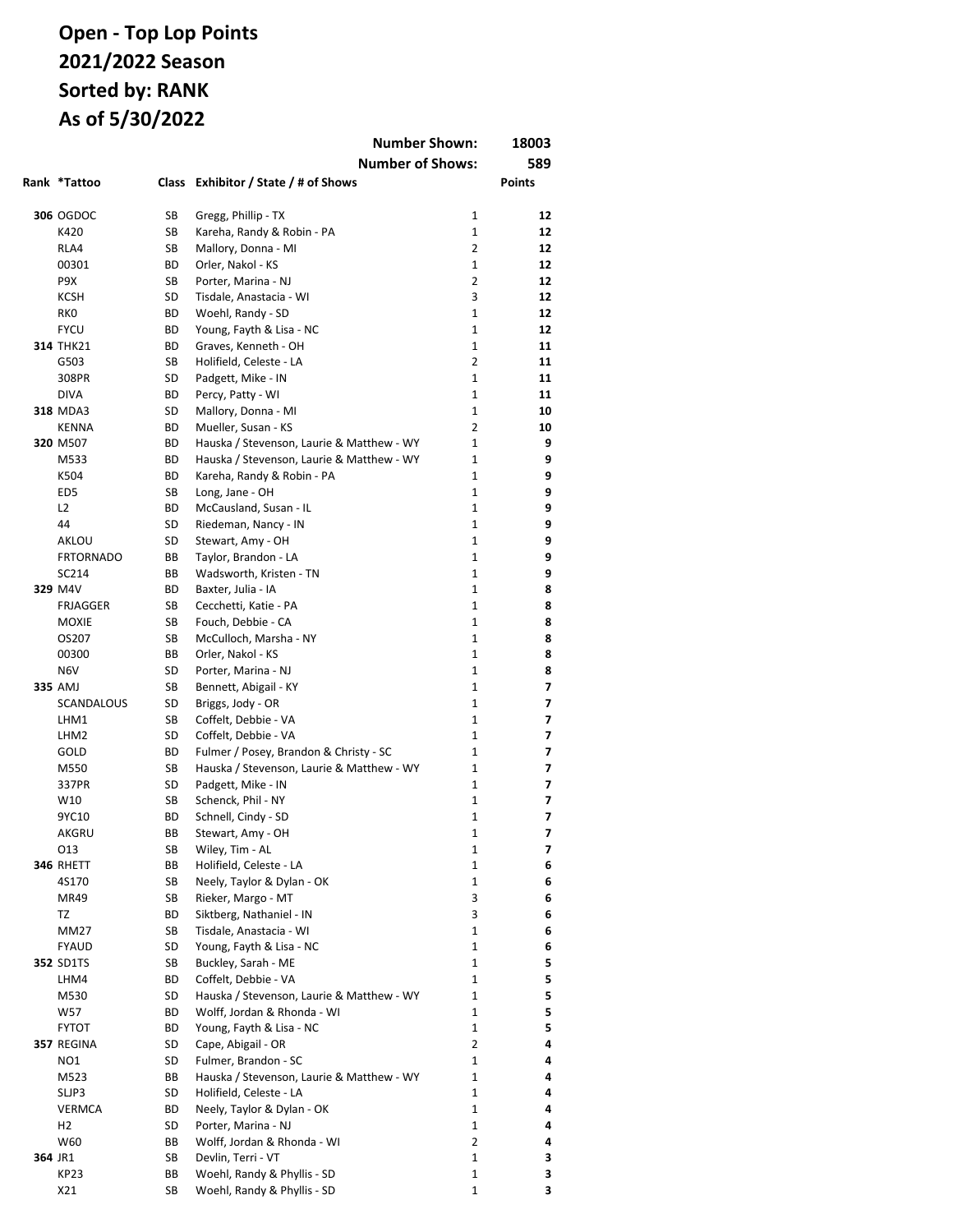| Rank *Tattoo     |    | Class Exhibitor / State / # of Shows | <b>Number Shown:</b><br><b>Number of Shows:</b> | 18003<br>589<br><b>Points</b> |
|------------------|----|--------------------------------------|-------------------------------------------------|-------------------------------|
| <b>367 KNOX</b>  | SB | Fulmer, Brandon - SC                 | 1                                               |                               |
| 00131            | BВ | Orler, Nakol - KS                    | 2                                               |                               |
| FC <sub>20</sub> | ВD | Woehl, Randy & Phyllis - SD          | 2                                               |                               |
| <b>370 BRMI4</b> | SD | Underbrink, Raquel & Kaitlynne - NM  | 1                                               |                               |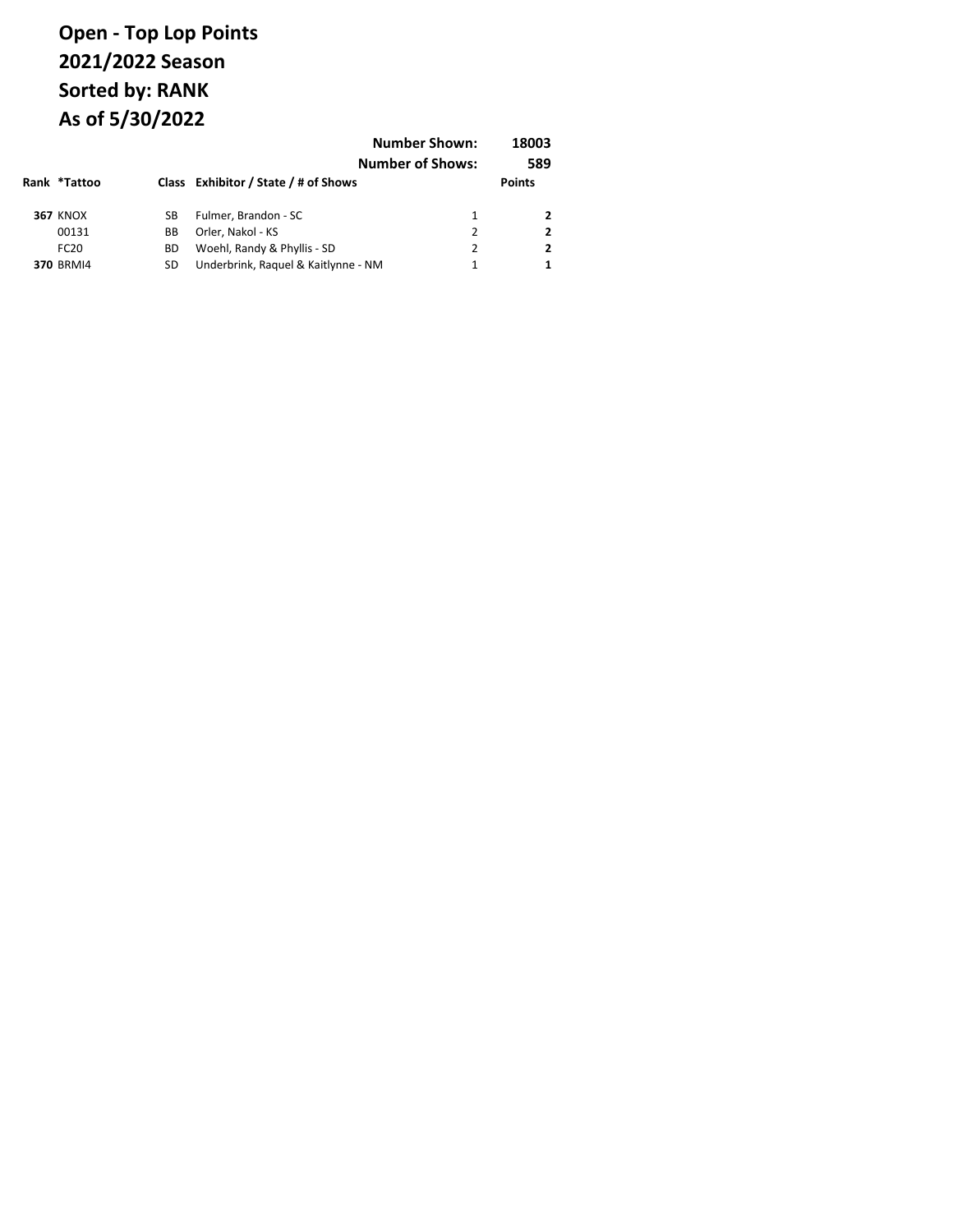# **Open - Quality Points 2021/2022 Season Sorted by: RANK As of 5/30/2022**

| <b>Number Shown:</b>                         |        | 18003         |
|----------------------------------------------|--------|---------------|
| <b>Number of Shows:</b>                      | 589    |               |
| Rank Exhibitor / State / # of Shows          |        | <b>Points</b> |
|                                              |        |               |
| 1 Young, Fayth & Lisa - NC                   | 41     | 156           |
| 2 Padgett, Mike - IN                         | 21     | 55            |
| 3 Burroughs-Dunn, Brandy - MD                | 24     | 54            |
| 4 Wadsworth, Kristen - TN                    | 18     | 52            |
| 5 Mackprang, Chris - UT                      | 16     | 51            |
| Percy, Patty - WI                            | 21     | 51            |
| 7 Hauska / Stevenson, Laurie & Matthew - WY  | 12     | 46            |
| 8 Wauthier, Larry - IL                       | 15     | 31            |
| 9 Carpenter, Gabbi - IA                      | 12     | 24            |
| 10 Schmidt, Dale - IL                        | 13     | 23            |
| Tisdale, Anastacia - WI                      | 11     | 23            |
| 12 Kareha, Randy & Robin - PA                | 8      | 21            |
| Kleckner, Heather - MI                       | 10     | 21            |
| McCombs, Debbie - PA                         | 12     | 21            |
| 15 Terril, Travis - IN                       | 7      | 20            |
| 16 Murphy, Clara - TX                        | 10     | 19            |
| 17 Chardt, April - TX                        | 12     | 18            |
| 18 Mackprang, Cathy - UT                     | 9      | 17            |
| Schnell, Cindy - SD                          | 8      | 17            |
| 20 Easter, McKenzie - MD                     | 10     | 16            |
| 21 Bailey, Christine - MT                    | 7      | 15            |
| McCausland, Susan - IL                       | 8      | 15            |
| Woehl, Randy - SD                            | 8      | 15            |
| 24 Coffelt, Debbie - VA                      | 8      | 14            |
| 25 Choate, Darrell - LA                      | 3      | 13            |
| Holifield, Celeste - LA                      | 7      | 13            |
| McCulloch, Marsha - NY                       | 5      | 13            |
| Neighbours, Sky - WI                         | 5      | 13            |
| 29 Curley, Eva & Gabrielle - NY              | 4      | 12            |
| Tinervin-Gregg, Kelli - TX                   | 9      | 12            |
| 31 Mallory, Donna - MI                       | 4      | 11            |
| Rechterman / Baxter, Lynn/Brian & Julia - IA | 6<br>6 | 11<br>10      |
| 33 Long, Jane - OH<br>Wiley, Tim - AL        | 3      | 10            |
| Wolff, Jordan & Rhonda - WI                  | 5      | 10            |
| 36 Campbell, Evangeline - OK                 | 3      | 9             |
| Ping, Matt & Cathy - IL                      | 2      | 9             |
| Riedeman, Nancy - IN                         | 5      | 9             |
| Rud, Kellee - MN                             | 6      | 9             |
| 40 Brattlie, Hanna - WI                      | 3      | 8             |
| Cape, Abigail - OR                           | 3      | 8             |
| Fulmer, Brandon - SC                         | 1      | 8             |
| Graves, Kenneth - OH                         | 5      | 8             |
| Gregg, Phillip - TX                          | 2      | 8             |
| Hood. Brandon - LA                           | 3      | 8             |
| Woehl, Randy & Phyllis - SD                  | 2      | 8             |
| 47 Devlin, Terri - VT                        | 2      | 7             |
| Terrones, Francesca - WA                     | 3      | 7             |
| 49 Caster, Lanae - IN                        | 3      | 6             |
| Gaunitz, Lindsey / Irene & Marilea - IA      | 4      | 6             |
| Gerard, Kristina - MN                        | 3      | 6             |
| Harp, Shari - TX                             | 3      | 6             |
| Lanik-Frain, Sarah - NE                      | 2      | 6             |
| Mueller, Susan - KS                          | 3      | 6             |
| Orler, Nakol - KS                            | 4      | 6             |
| Porter, Marina - NJ                          | 2      | 6             |
| Rieker, Margo - MT                           | 3      | 6             |
| Schenck, Phil - NY                           | 2      | 6             |
| Siktberg, Nathaniel - IN                     | 3      | 6             |
| Stewart, Amy - OH                            | 3      | 6             |
| 61 Asani, Rissi - OH                         | 2      | 5             |